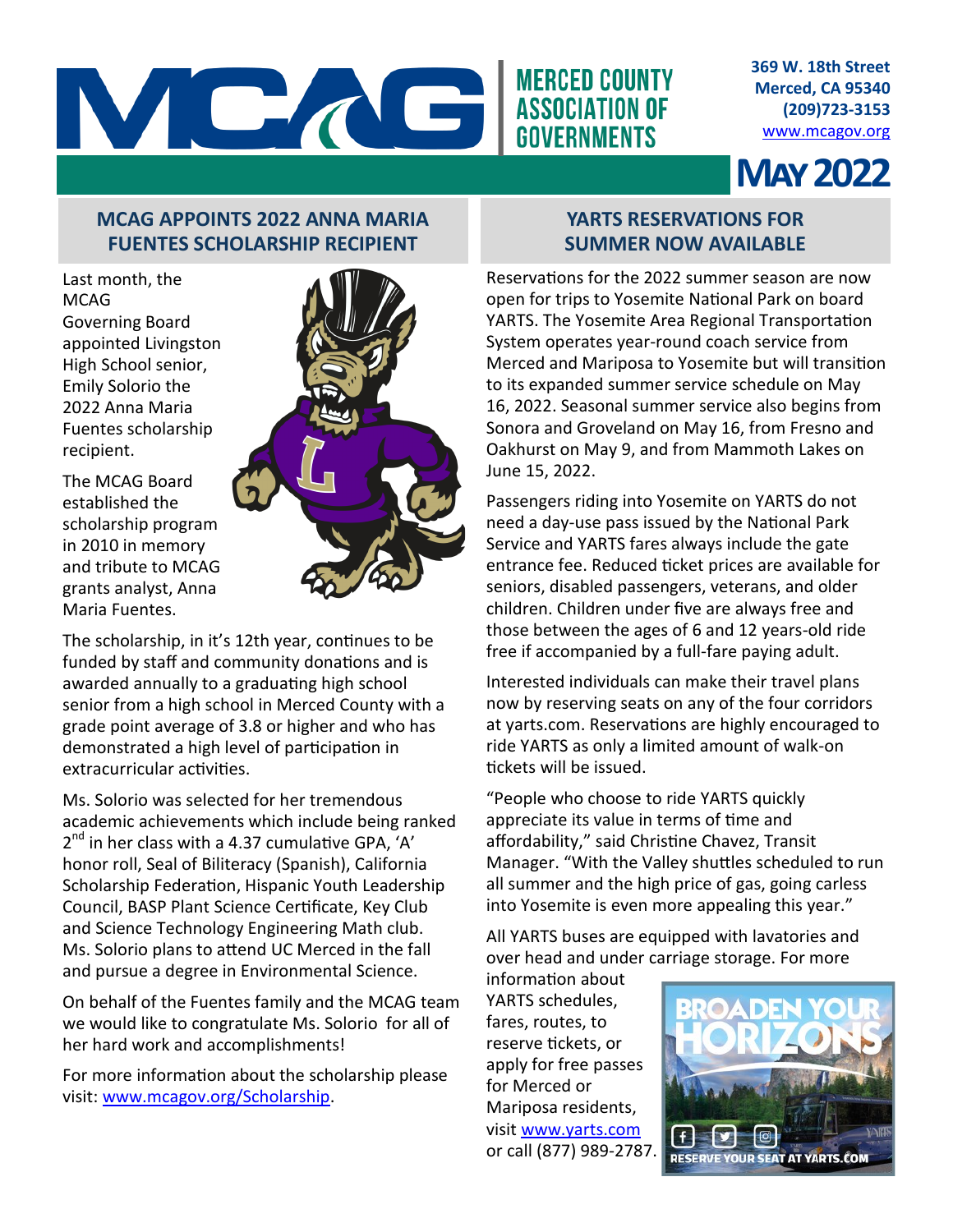#### **MAY MEETINGS & EVENTS**

- **05/06** CAC meeting, 8:30 am
- **05/11** Technical Review Board meeting, 8:30 am
- **05/19** Governing Board meeting, 3:00 pm
- **05/30 Memorial Day, MCAG offices closed**

The meeting location or Zoom information is listed on the cover of each agenda. To access all meeting agendas, please visit: [www.mcagov.org/agendacenter](http://www.mcagov.org/AgendaCenter)

*For more information about these meetings, please contact info@mcagov.org.* 



#### **Highway 59 Landfill**

7040 N. Highway 59 Merced, CA 95348 Phone: 209-723-4481

**Monday - Saturday 7:00 am - 3:30 pm**

For more information about Regional Waste Authority please visit:

[www.mcrwma.org](https://mcrwma.org/) or download the 'Merced Recycles' app on the App store and Google play.



**Billy Wright Landfill**

#### **Monday - Saturday: 7:00 am - 3:30 pm**



#### **RWA Celebrates 50 on Earth Day!**

Last month, RWA celebrated its 50th anniversary by marking Earth Day with a special event at the Highway 59 landfill. Merced County residents who visited the site on the morning of Saturday, April 23 were treated to as much free compost as they could haul home! In total, about 50 cars took advantage of the compost giveaway.

The event also featured a partnership with the UC Cooperative Extension's Master Gardener program. Master Gardeners were on hand all morning sharing information about the benefits of composting and how to create compost at home. Those who participated in the compost demonstration received a special bucket to collect food scraps in their kitchen to make their own compost. The bins will also be helpful when SB 1383 regulations come into effect this year. Senate Bill 1383 require residences and businesses to dispose of their food waste separately from their regular trash.

For more information on SB 1383 regulations and when they will go into effect, contact your local waste hauler.



#### **STAY CONNECTED with us!**

To receive text and/or email notifications from MCAG related to public meetings, traffic alerts, RFP releases, job opportunities, and more, visit www.mcagov.org and click on the "Notify Me" icon. You can also follow us on Twitter, Facebook, Instagram,

LinkedIn and YouTube!